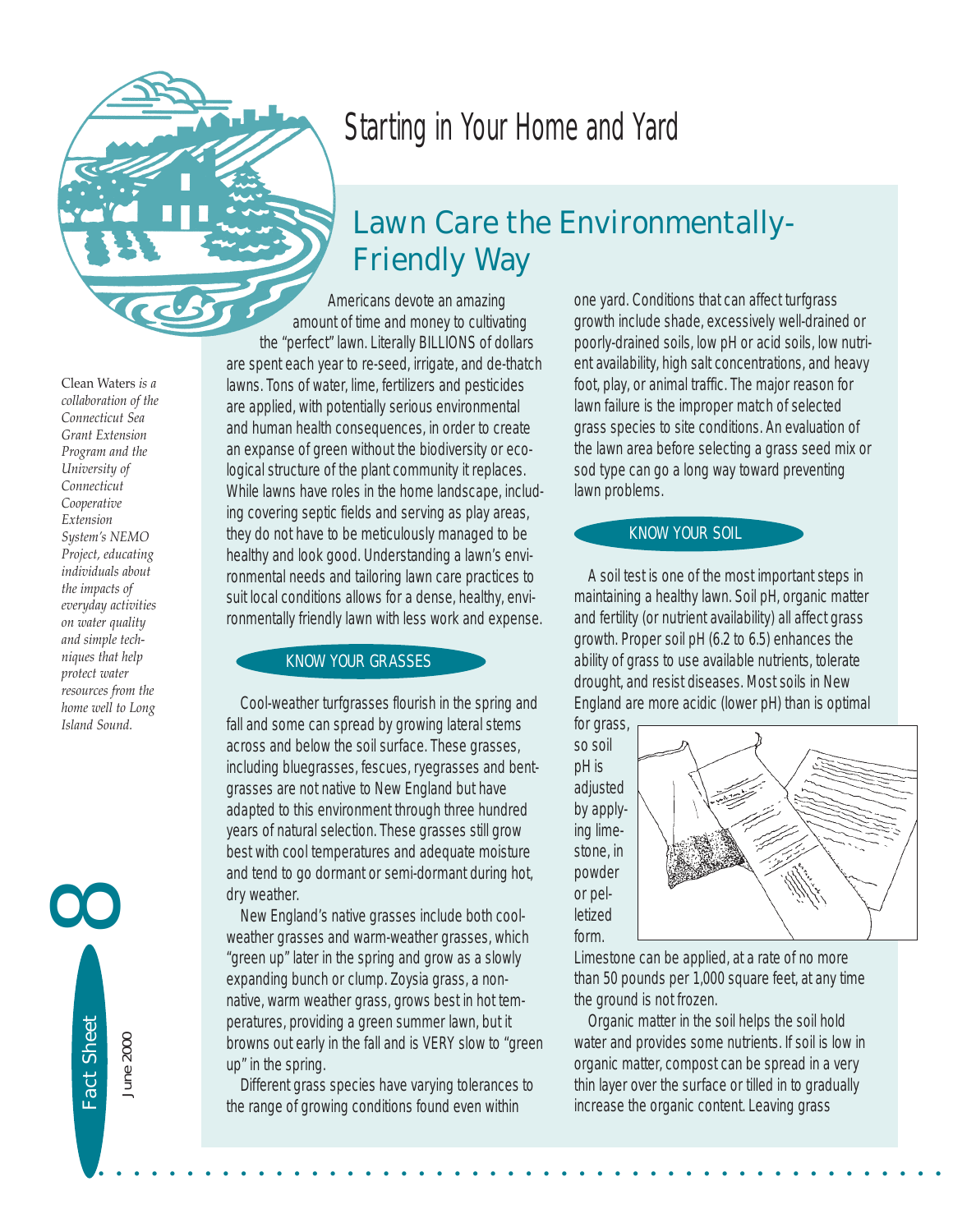| ALL GRASSES ARE NOT CREATED EQUAL |                                                                             |                                                                           |                                                     |                                    |                            |                                                                  |                                                          |  |
|-----------------------------------|-----------------------------------------------------------------------------|---------------------------------------------------------------------------|-----------------------------------------------------|------------------------------------|----------------------------|------------------------------------------------------------------|----------------------------------------------------------|--|
|                                   | Shade<br>Tolerance                                                          | Drought<br>Tolerance                                                      | Wet Soil<br>Tolerance                               | Low pH<br>Acid Soil<br>Tolerance   | Low Fertility<br>Tolerance | Salt<br>Tolerance                                                | <b>Traffic Wear</b><br>Tolerance                         |  |
| <b>Fine Leaf Fescues</b>          | XX                                                                          | XX                                                                        | $\left( \begin{array}{c} \cdot \end{array} \right)$ | Χ                                  | XX                         | $\left( \begin{matrix} \cdot \end{matrix} \right)$               | $\left( \begin{array}{c} \cdot \end{array} \right)$      |  |
| Roughstalk<br>Bluegrass (M)       | XX                                                                          | $\left(\begin{matrix} \cdot & \cdot \\ \cdot & \cdot \end{matrix}\right)$ | XX                                                  |                                    |                            |                                                                  | $\left(\begin{matrix} \cdot & \cdot \end{matrix}\right)$ |  |
| Supina Bluegrass (M)              | XX                                                                          | $\binom{1}{1}$                                                            |                                                     |                                    |                            |                                                                  | XX                                                       |  |
| <b>Tall Fescue</b>                | Χ                                                                           | XX                                                                        | XX                                                  | XX                                 | $\times$                   | XX                                                               | XX                                                       |  |
| Zoysia grass                      | Χ                                                                           | XX                                                                        | Χ                                                   | Χ                                  | X                          | Χ                                                                | XX                                                       |  |
| Kentucky Bluegrass                | $\left( \begin{array}{c} \bullet \\ \bullet \\ \bullet \end{array} \right)$ | $\chi$                                                                    | X                                                   | $\left( \frac{1}{\sqrt{2}}\right)$ | $\left[\frac{1}{2}\right]$ | $\left( \begin{array}{c} \bullet \\ \bullet \end{array} \right)$ | $\chi$                                                   |  |
| Canada Bluegrass (C)              |                                                                             | XX                                                                        |                                                     |                                    |                            |                                                                  |                                                          |  |
| Redtop (C)                        |                                                                             | XX                                                                        | XX                                                  |                                    |                            |                                                                  |                                                          |  |
| Perennial Rye Grass               | $\left( \begin{matrix} \cdot & \cdot \\ \cdot & \cdot \end{matrix} \right)$ | Χ                                                                         | Χ                                                   | $\left( \frac{1}{2} \right)$       | $\left(\frac{1}{2}\right)$ | $\chi$                                                           | X                                                        |  |
| Key<br>$XX = Excellent$           |                                                                             |                                                                           | $(M)$ = moist conditions required                   |                                    |                            |                                                                  |                                                          |  |

 $X = Good$  (C) = for conservation or erosion control areas

clippings on the lawn after mowing also adds organic matter to the soil.

Lawn health can be affected by soil compaction, as when heavy equipment is driven over the lawn area. Compacted soils prevent water infiltration and deep root growth. Soil coring or aeration helps correct this problem by loosening soils. Spring or Fall is the best time to address compaction. Check for soil compaction by cutting both ends off a large can – like a coffee can. Pound one end at least two inches into the ground. Fill the can with water and measure the water height, then time how long it takes for the water to filter into the ground. A minimum infiltration rate for Connecticut soils would be 0.5 to 1 inch per hour. Anything slower would indicate the soils are probably compacted. [Example calculation: If a full can has 5 inches of water and the water takes 12 hours to completely empty from can, the infiltration rate is 5/12 or 0.42 inches per hour.]

## KNOW YOUR FERTILITY

Before adding ANY fertilizer to the lawn, consider all the "free" sources of nutrients. Rainfall provides about one-half pound of nitrogen per 1,000 square feet every year. Lesser amounts of phosphorus and sulfur also come with the rain. Lawns that have clover in their plant mix require less nitrogen since the clover "fixes" nitrogen and makes it available to the surrounding plants. Leaving the grass clippings on the lawn after mowing is the best kind of fertilizer. Research at the University of Connecticut shows that recycling clippings in place reduces the need for supplemental fertilizer applications by 50 to 100 per cent!

If you must fertilize, avoid over-fertilization by following soil test recommendations. Choose a fertilizer formulation that most closely matches what the soil lacks. Slow-release fertilizers improve the chances

 $\langle \cdot \rangle$  = Poor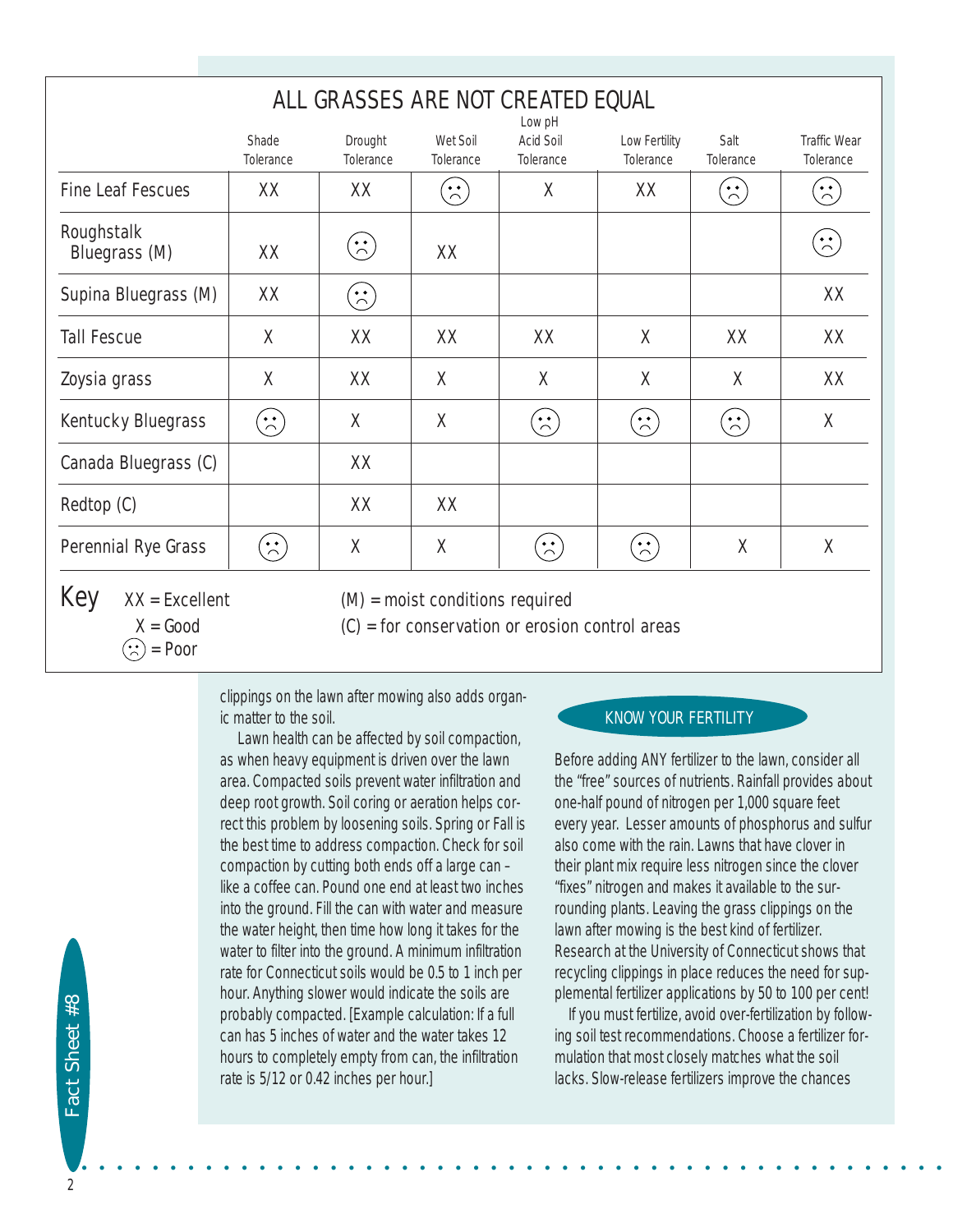that nutrients will remain in the root zone until the grass can use them. For additional water quality protection, use organic fertilizers if possible. Organic formulas combine the benefits of slow nutrient release with the addition of organic matter to the soil. Organic fertilizers may also help reduce some turf disease problems.

Turf type will determine the annual amount of fertilizer required for a healthy lawn. Never apply more than one pound of nitrogen per 1,000 square feet at one time. To determine what is one pound of nitrogen, divide the first number on the fertilizer bag into 100. The result is the amount (in pounds) of fertilizer that should be applied to 1,000 square feet of lawn. Fine and tall fescue-type lawns require only one (September) or two (May and September) applications per year. Bluegrass lawns generally require three applications. Recommended application times coincide with three holidays: Memorial Day, Labor Day and Columbus Day.

To ensure best plant use of fertilizers and to reduce potential water quality problems, New England lawns should never be fertilized before April 1 or after October 15. Always check the weather and avoid applying fertilizer before heavy rainstorms or during long, dry spells.

## KNOW YOUR WATERING SCHEDULE

Most lawns require about one inch of water per week, either from natural rainfall or irrigation. Some homeowners like to water their lawn for a few minutes several times a week, but this practice actually weakens the grass by discouraging deep root growth. To promote deep root growth and drought resistance, use a rain gauge to keep track of rainfall. If Mother Nature has not provided an inch of rain in a week, then apply an inch of water. Measure watering levels by placing a tuna fish or other shallow can under the sprinkler system. Don't apply water faster than the ground can soak it up. If water runs off the lawn, slow down the watering.

During prolonged dry spells, it is better to let the lawn go dormant than to stress the grass by watering and forcing it to grow. Stressed grass is susceptible to pest and disease problems. Fine fescues and turf-type tall fescues are the more drought-tolerant of the common lawn grasses. Bluegrasses,

ryegrasses and bentgrasses may require supplemental water to survive drought conditions.

### KNOW YOUR PESTS

The best tool for pest management is to plant grass varieties suitable for the site's growing conditions, and then to avoid stressing them with poor lawn care practices. Weeds have a hard time invading a dense, healthy lawn. When establishing a new lawn or overseeding an old one, take advantage of a natural pest control by looking for "endophyte-enhanced" seed vari-



eties. Certain fescues and ryegrasses contain a fungus that produces compounds that reduce certain insect and disease problems. As these varieties also tend to be more drought-tolerant, water and pesticide use can be reduced at the same time.

Scout your lawn for pest problems frequently; catching a problem early makes it easier to correct. If you find a problem, take time to determine:

• What is causing the problem?

• • • • • • • • • • • • • • • • • • • • • • • • • • • • • • • • • • • • • • • • • • • • • • • • •

- What is the potential for damage?
- What is the best approach to solve the problem? Correct identification of pest problems is CRITICAL. It does no good to spray grub control pesticides on brown spots in your lawn if they were actually caused by a fungus or dog urine.

Reduce your use of, and exposure to, pesticides by only treating the problem area. Avoid the use of